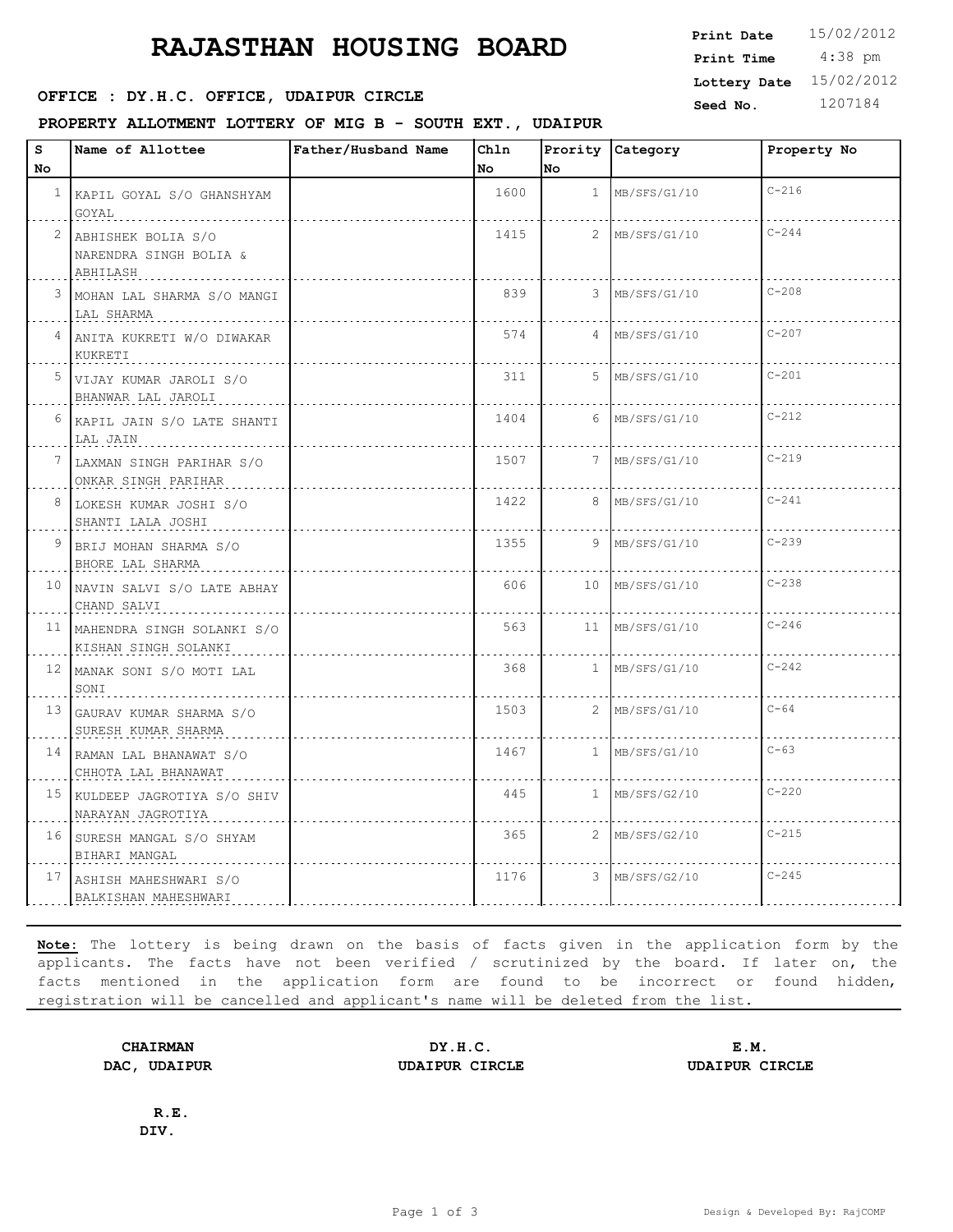# **RAJASTHAN HOUSING BOARD**

#### **SEED : DY.H.C. OFFICE, UDAIPUR CIRCLE** Seed No. 1207184

**PROPERTY ALLOTMENT LOTTERY OF MIG B - SOUTH EXT., UDAIPUR**

 4:38 pm **Print Time Lottery Date** 15/02/2012

**Print Date**  $15/02/2012$ 

| s<br>No. | Name of Allottee                                 | Father/Husband Name | ChIn<br>No | lno. | Prority Category  | Property No |
|----------|--------------------------------------------------|---------------------|------------|------|-------------------|-------------|
|          |                                                  |                     |            |      |                   |             |
|          | 18 RENU MANDOWARA W/O BHUPESH<br>MANDOWARA       |                     | 698        |      | $4$ MB/SFS/G2/10  | $C - 237$   |
|          | 19 MADHUBALA JAIN W/O RAHUL<br>JAIN              |                     | 392        |      | 5 MB/SFS/G2/10    | $C - 211$   |
|          | 20 LOKESH SINGH S/O NIRBHAY<br>SINGH JHALA       |                     | 122        |      | $6$ MB/SFS/G2/10  | $C - 218$   |
|          | 21  KIRAN JAIN S/O AJIT KUMAR                    |                     | 252        |      | 7 MB/SFS/G2/10    | $C - 247$   |
|          | 22 MADHU BALA JAIN S/O<br>MAHENDRA KUMAR JAIN    |                     | 224        |      | 8 MB/SFS/G2/10    | $C-206$     |
|          | 23 VEENA BAHETI W/O PANKAJ<br>BAHETI             |                     | 992        |      | 9 MB/SFS/G2/10    | $C - 203$   |
|          | 24 JITENDRA JAIN S/O MAHAVEER<br>PRASAD JAIN     |                     | 1844       |      | 10 MB/SFS/G2/10   | $C - 204$   |
|          | 25 MANGI LAL S/O DALI CHAND                      |                     | 1194       |      | 11 MB/SFS/G2/10   | $C - 240$   |
|          | 26 SHRIPAL JAIN S/O JAMAK LAL<br>JI JAIN<br>.    |                     | 852        |      | 12 MB/SFS/G2/10   | $C - 202$   |
|          | 27 PRADEEP KUMAR JAIN S/O<br>RATAN CHAND JAIN    |                     | 1645       |      | 13 MB/SFS/G2/10   | $C - 209$   |
|          | 28 DIMPLE JAIN W/O RAVINDRA<br>KUMAR JAIN        |                     | 1299       |      | 14   MB/SFS/G2/10 | $C - 214$   |
|          | 29 MAHESH KUMAR LADDHA S/O<br>RAM NARAYAN LADDHA |                     | 1473       |      | 15   MB/SFS/G2/10 | $C - 205$   |
|          | 30 SANJAY MEHTA S/O HOIMMAT<br>SINGH MEHTA       |                     | 528        |      | $1$ MB/SFS/G2/10  | $C-199$     |
|          | 31 YIJESH KUMAR KOTIYA S/O<br>BHERU LAL KOTIYA   |                     | 1284       |      | 1 MB/SFS/G4/10    | $C - 210$   |
|          | 32 LOKESH KUMAR KHINCHI S/O<br>GOPI LAL KHINCHI  |                     | 857        |      | $2$ MB/SFS/G4/10  | $C - 213$   |
|          | 33 MANJU KHICHI W/O MUKESH<br>CHAWLA             |                     | 1190       |      | 3 MB/SFS/G4/10    | $C - 198$   |
|          | 34 KANTI LAL MEENA S/O HARI<br>RAM MEENA         |                     | 1120       |      | $1$ MB/SFS/G5/10  | $C - 217$   |
|          | 35 POONAM CHAND BAMANIYA S/O<br>DEVJI BAMANIYA   |                     | 289        |      | 2 MB/SFS/G5/10    | $C - 243$   |

**Note:** The lottery is being drawn on the basis of facts given in the application form by the applicants. The facts have not been verified / scrutinized by the board. If later on, the facts mentioned in the application form are found to be incorrect or found hidden, registration will be cancelled and applicant's name will be deleted from the list.

**CHAIRMAN DY.H.C. E.M. DAC, UDAIPUR UDAIPUR CIRCLE UDAIPUR CIRCLE**

**R.E. DIV.**